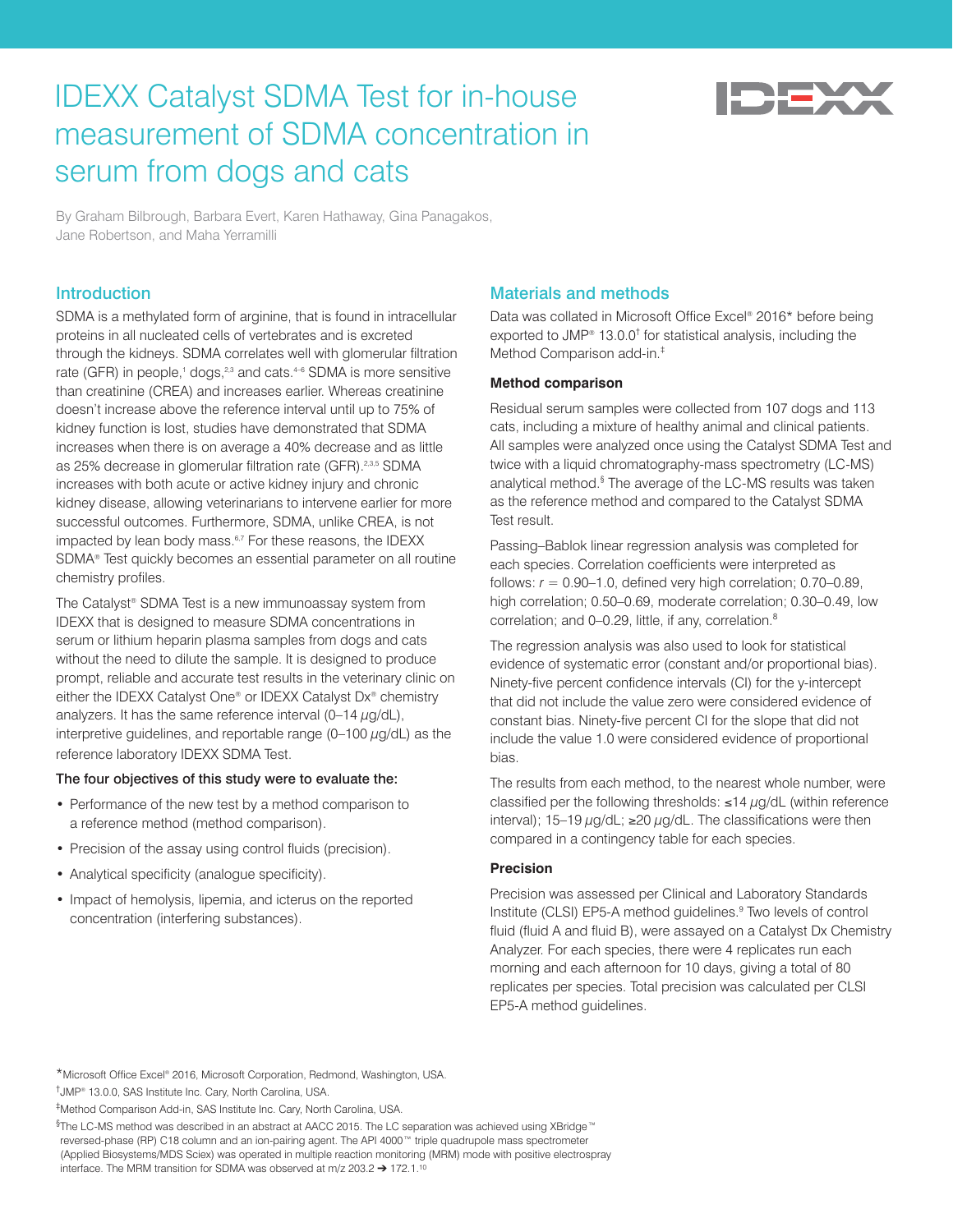## **Analogue specificity**

Cross-reactivity testing was completed by spiking three different control materials with physiologically relevant concentrations of arginine, asymmetric dimethylarginine (ADMA), or monomethyl-L-arginine (MMA). PBS (phosphate buffer solution) was used as a control to compensate for volume change with the additive ("control").

Percentage change was calculated as:

$$
\% \text{ change} = 100 \times \frac{\text{Mean "spiled" SDMA concentration} - \text{mean "control" SDMA concentration}}{\text{Mean "control" SDMA concentration}}
$$

#### Percentage change was calculated as:

% cross-reactivity  $= 100 \times$ Mean "spiked" SDMA concentration – mean "control" SDMA conentration Additive concentration

The mean "spiked" SDMA concentration for each aliquot was compared with the mean "control" SDMA concentration to look for a statistically significant difference (Tukey-Kramer HSD; *P*<0.05).

#### **Interfering substances**

Interference caused by the presence of hemoglobin, lipids, or bilirubin was assessed per CLSI EP7-A2 method guidelines.<sup>11</sup> Canine serum samples, which were visibly clear of interferents, were collected and pooled. Aliquots of the pooled sample were then prepared and spiked with varying concentrations of the substances shown in table 1. Each aliquot was run in duplicate on eight Catalyst One chemistry analyzers in a random order.

**Table 1.** Preparation of aliquots of the pooled sample to assess common interfering substances.

| <b>Interference</b>          | <b>Spiking material</b>                                  | Number of levels of<br>interfering substance |
|------------------------------|----------------------------------------------------------|----------------------------------------------|
| <b>Hemolysis</b>             | Lysed canine red blood cells to produce hemoglobin       |                                              |
| Lipemia                      | Intralipid 20%                                           | 5                                            |
| <i><u><b>Icterus</b></u></i> | Ditaurobilirubin (DTB; a synthetic bilirubin derivative) |                                              |

An all-pairs Tukey-Kramer HSD test (*P*<0.05) was performed with the mean SDMA concentration of each aliquot to look for statistically significant differences.

For each control fluid, there were four aliquots (spiked with ADMA, spiked with MMA, spiked with arginine, and "control"), giving a total of 12 aliquots that were each analyzed six times with the Catalyst SDMA Test and a mean was calculated.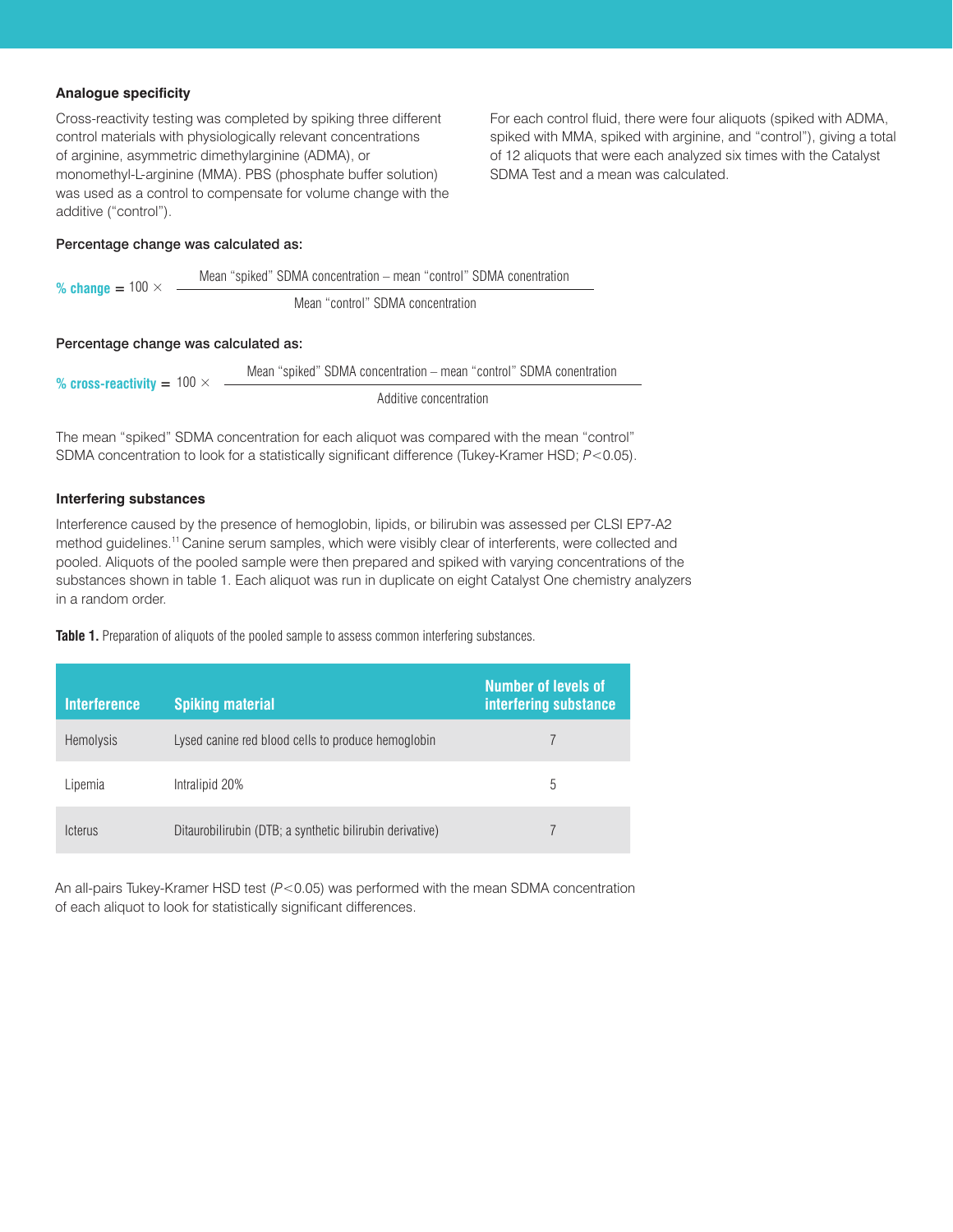# **Results**

## **Method comparison**

The regression plots are shown in figures 1A (canine) and 1B (feline). The results are summarized in tables 2 and 3. The Catalyst SDMA Test showed excellent correlation to the reference method with no evidence of bias for either species. For the classification of results, there was strong agreement between the two methods.

# **Figure 1.** Passing-Bablok regression.

Regression line shown in blue (with 95% CI); unity shown as gray-dashed line.

**A.** Canine:  $n = 107$ ; correlation (*r*) = 0.98; slope = 0.98; intercept = 0.44  $\mu$ g/dL



**B.** Feline:  $n = 113$ ; correlation  $(r) = 0.94$ ; slope = 1.00; intercept = -0.95  $\mu$ g/dL

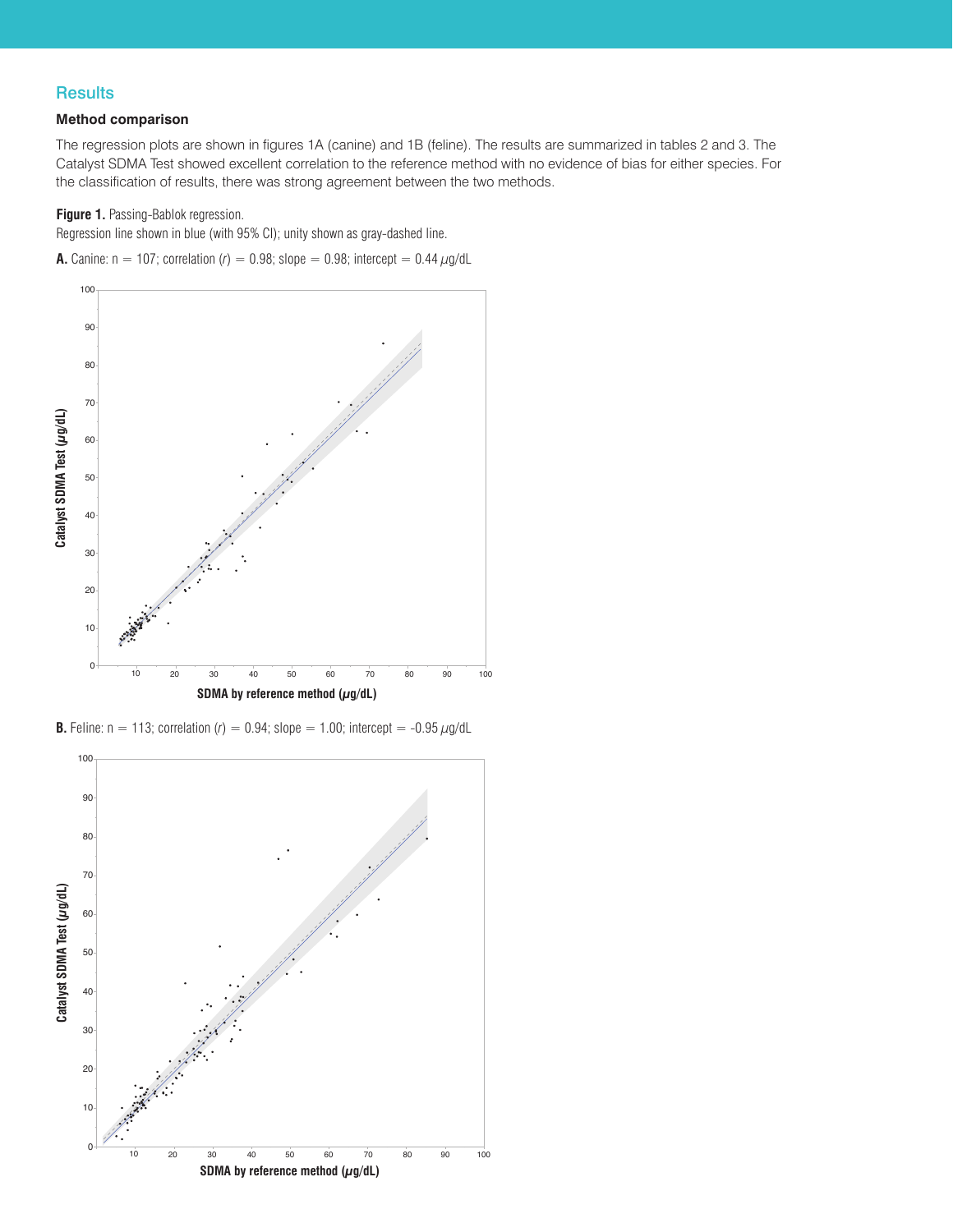#### **Table 2.** Regression analysis by species.

|                                                 | <b>Canine</b>          | <b>Feline</b>                  |
|-------------------------------------------------|------------------------|--------------------------------|
| n                                               | 107                    | 113                            |
| Correlation (r)                                 | 0.98                   | 0.94                           |
| Mean difference (standard deviation) $\mu$ g/dL | $-0.28(3.84)$          | $-0.02(5.69)$                  |
| Intercept (95% CI) $\mu$ g/dL                   | $0.44$ (-0.54 to 0.99) | $-0.95$ ( $-2.18$ to 0.03)     |
| Slope (95% CI)                                  | $0.98$ (0.92 to 1.02)  | 1.00 $(0.94 \text{ to } 1.07)$ |

## **Table 3.** Contingency table by species.

**A.** Canine:  $n = 107$ ; overall concordance  $= 95%$ 

#### **Mean SDMA concentration from reference method**

|                                            |                      | ≤14 $\mu$ g/dL | 15-19 $\mu$ g/dL | $\geq$ 20 $\mu$ g/dL |
|--------------------------------------------|----------------------|----------------|------------------|----------------------|
|                                            | ≤14 $\mu$ g/dL       | 49%            | 3%               | $0\%$                |
| <b>Catalyst SDMA</b><br><b>Test result</b> | 15-19 $\mu$ g/dL     | 2%             | 2%               | $0\%$                |
|                                            | $\geq$ 20 $\mu$ g/dL | 0%             | $0\%$            | 44%                  |

For the discordant samples, the median absolute difference was  $2 \mu g/dL$ .

**B.** Feline:  $n = 113$ ; overall concordance  $= 85\%$ 

#### **Mean SDMA concentration from reference method**

|                                            |                      | ≤14 $\mu$ g/dL | 15-19 $\mu$ g/dL | $\geq$ 20 $\mu$ g/dL |
|--------------------------------------------|----------------------|----------------|------------------|----------------------|
| <b>Catalyst SDMA</b><br><b>Test result</b> | ≤14 $\mu$ g/dL       | 31%            | 6%               | $0\%$                |
|                                            | 15-19 $\mu$ g/dL     | 4%             | 4%               | 4%                   |
|                                            | $\geq$ 20 $\mu$ g/dL | $0\%$          | 1%               | 50%                  |

For the discordant samples, the median absolute difference was  $3 \mu$ g/dL.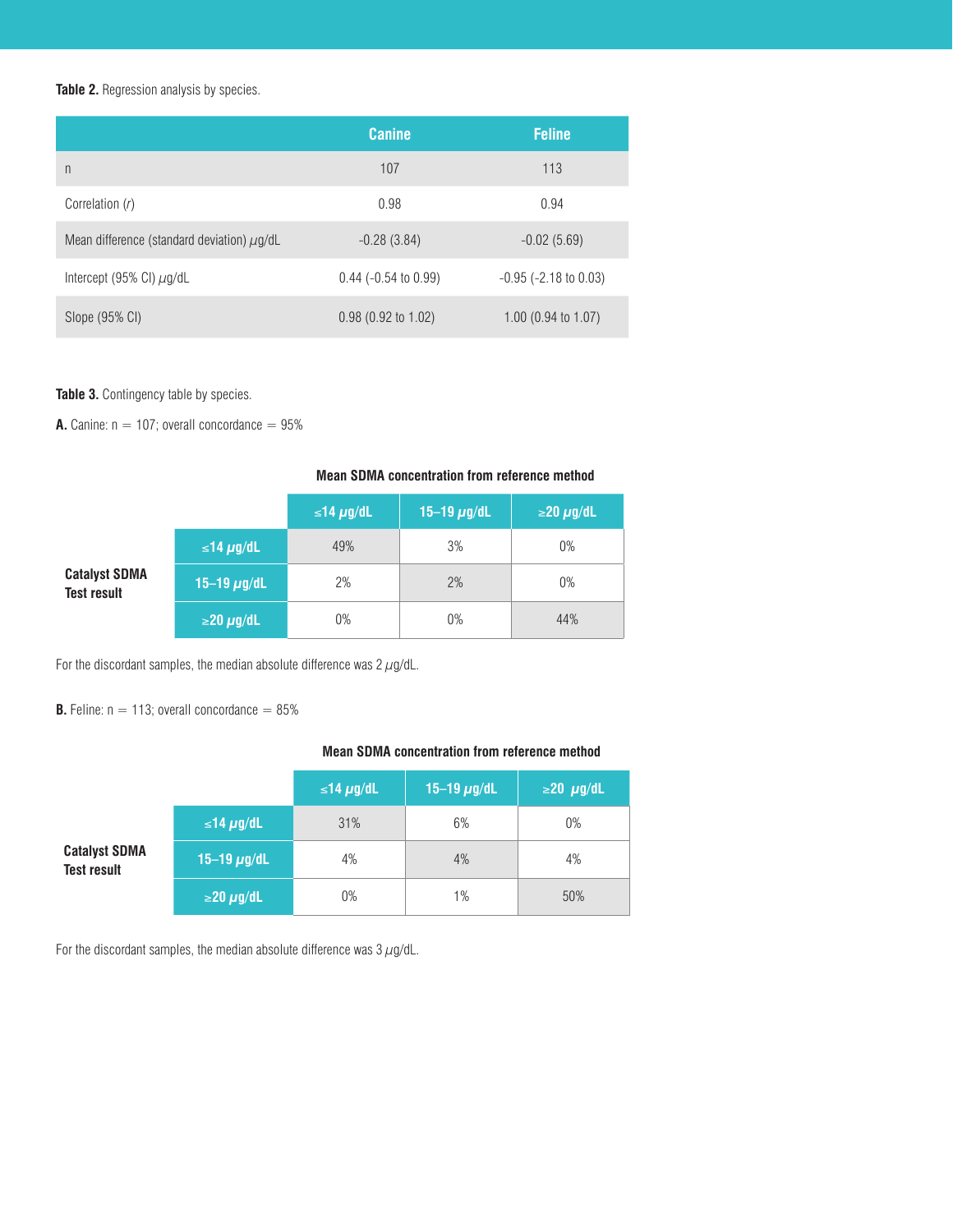# **Precision**

The results of the precision analysis are shown in table 4. The new method shows a total coefficient of variation (CV) of <10%. This is consistent with the high-throughput immunoassay for SDMA used at IDEXX Reference Laboratories.<sup>1</sup>

Table 4. Summary of results from the precision study.

| <b>Control fluid</b> | <b>Species</b> | <b>Replicates</b> | <b>Mean SDMA</b><br><b>concentration</b><br>$(\mu g/dL)$ | <b>Standard</b><br>deviation<br>$(\mu g/dL)$ | CV <sub>6</sub> |
|----------------------|----------------|-------------------|----------------------------------------------------------|----------------------------------------------|-----------------|
| Fluid A              | Canine         | 80                | 15.50                                                    | 0.96                                         | 6.2             |
|                      | Feline         | 80                | 18.39                                                    | 1.25                                         | 6.8             |
| Fluid B              | Canine         | 80                | 36.01                                                    | 2.02                                         | 5.6             |
|                      | Feline         | 80                | 44.99                                                    | 2.54                                         | 5.6             |

#### **Analogue specificity**

The results of the specificity analysis are shown in table 5. There was no statistically significant change seen with any of the spiked aliquots.

Table 5. Summary of the analogue specificity study. Additive concentration after spiking: MMA 50  $\mu$ g/dL; ADMA 50  $\mu$ g/dL; arginine 2,500  $\mu$ g/dL.

| <b>Control</b><br>material | <b>SDMA concentration in "control"</b><br>$(\mu g/dL)$ | <b>Additive</b> | % Change | % Cross-reactivity |
|----------------------------|--------------------------------------------------------|-----------------|----------|--------------------|
|                            |                                                        | <b>MMA</b>      | 0.91     | 0.25               |
| 1                          | 13.90                                                  | ADMA            | 6.76     | 1.88               |
|                            |                                                        | Arginine        | 2.82     | 0.02               |
| $\overline{2}$             | 28.41                                                  | <b>MMA</b>      | $-6.83$  | $-5.90$            |
|                            |                                                        | ADMA            | $-0.02$  | $-0.02$            |
|                            |                                                        | Arginine        | 1.36     | 0.02               |
| 3                          | 43.14                                                  | <b>MMA</b>      | 1.92     | 1.02               |
|                            |                                                        | ADMA            | 0.36     | 0.19               |
|                            |                                                        | Arginine        | $-0.46$  | 0.00               |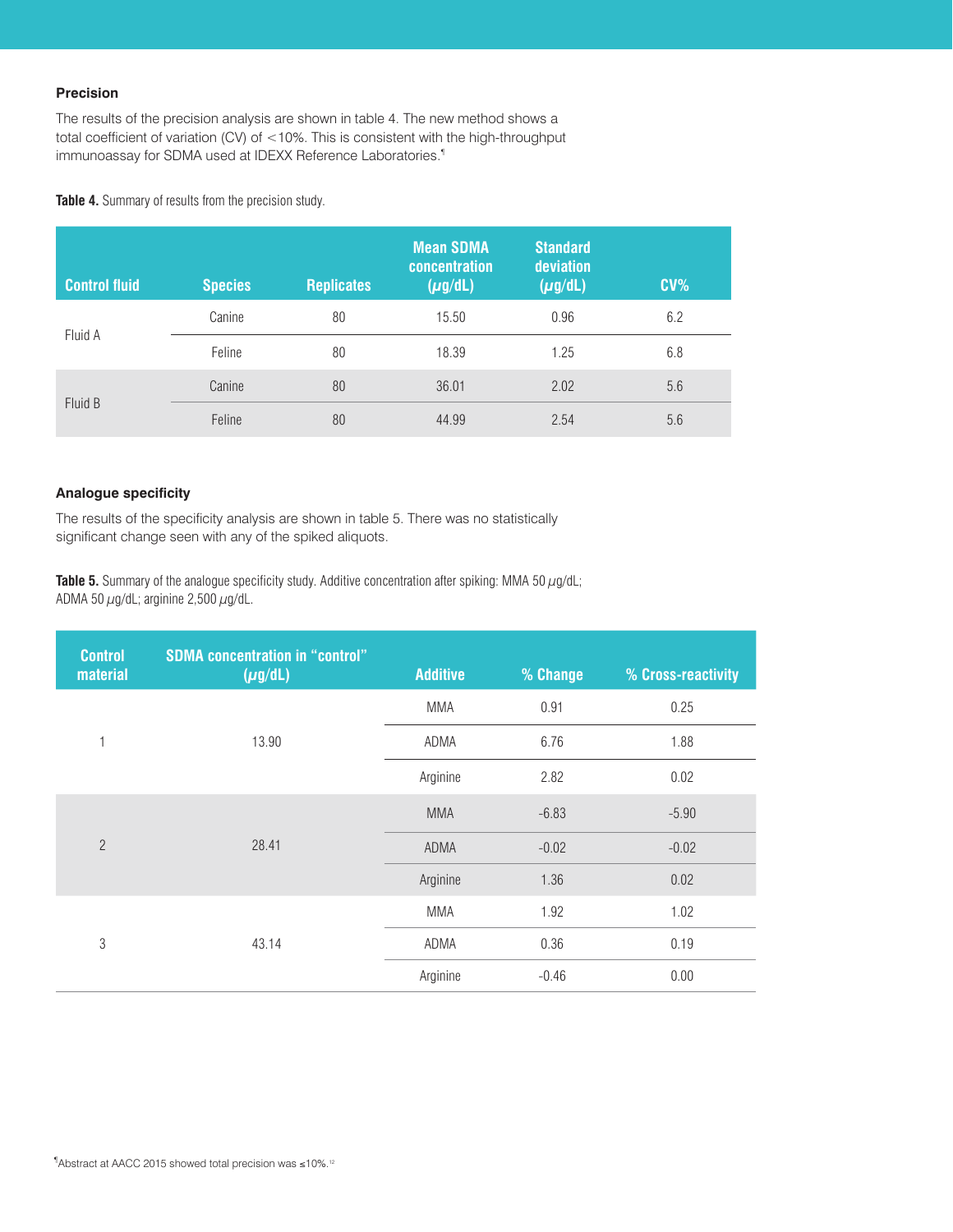## **Interfering substances**

The results of the interfering substances study are shown in table 6. The common interfering substances examined here had no statistically significant impact on the reported SDMA concentrations.

#### **Table 6.** Impact of interfering substances.

|                                        | <b>Hemolysis</b>                                            |                                        | <b>Lipemia</b>                                              |                                        | <b>Icterus</b>                                              |  |
|----------------------------------------|-------------------------------------------------------------|----------------------------------------|-------------------------------------------------------------|----------------------------------------|-------------------------------------------------------------|--|
| Hemoglobin<br>concentration<br>(mg/dL) | Catalyst SDMA Test<br>average concentration<br>$(\mu$ g/dL) | Intralipid<br>concentration<br>(mg/dL) | Catalyst SDMA Test<br>average concentration<br>$(\mu$ g/dL) | <b>DTB</b><br>concentration<br>(mg/dL) | Catalyst SDMA Test<br>average concentration<br>$(\mu$ g/dL) |  |
| Not spiked                             | 11.02                                                       | Not spiked                             | 12.84                                                       | Not spiked                             | 13.77                                                       |  |
| 31.25                                  | 11.95                                                       | 250                                    | 12.88                                                       |                                        | 13.50                                                       |  |
| 62.5                                   | 12.09                                                       | 500                                    | 13.02                                                       | 3                                      | 13.29                                                       |  |
| 125                                    | 11.41                                                       | 750                                    | 12.95                                                       | 10                                     | 13.54                                                       |  |
| 250                                    | 12.03                                                       | 1,000                                  | 13.28                                                       | 20                                     | 13.25                                                       |  |
| 375                                    | 12.63                                                       |                                        |                                                             | 30                                     | 13.61                                                       |  |
| 500                                    | 11.53                                                       |                                        |                                                             | 40                                     | 12.99                                                       |  |

# **Conclusions**

The new Catalyst® SDMA Test demonstrates excellent correlation with the reference method. It provides veterinarians an accurate, precise, reliable, and convenient option to diagnose and monitor dogs and cats with kidney disease using the in-house Catalyst Dx® and Catalyst One® chemistry analyzers.